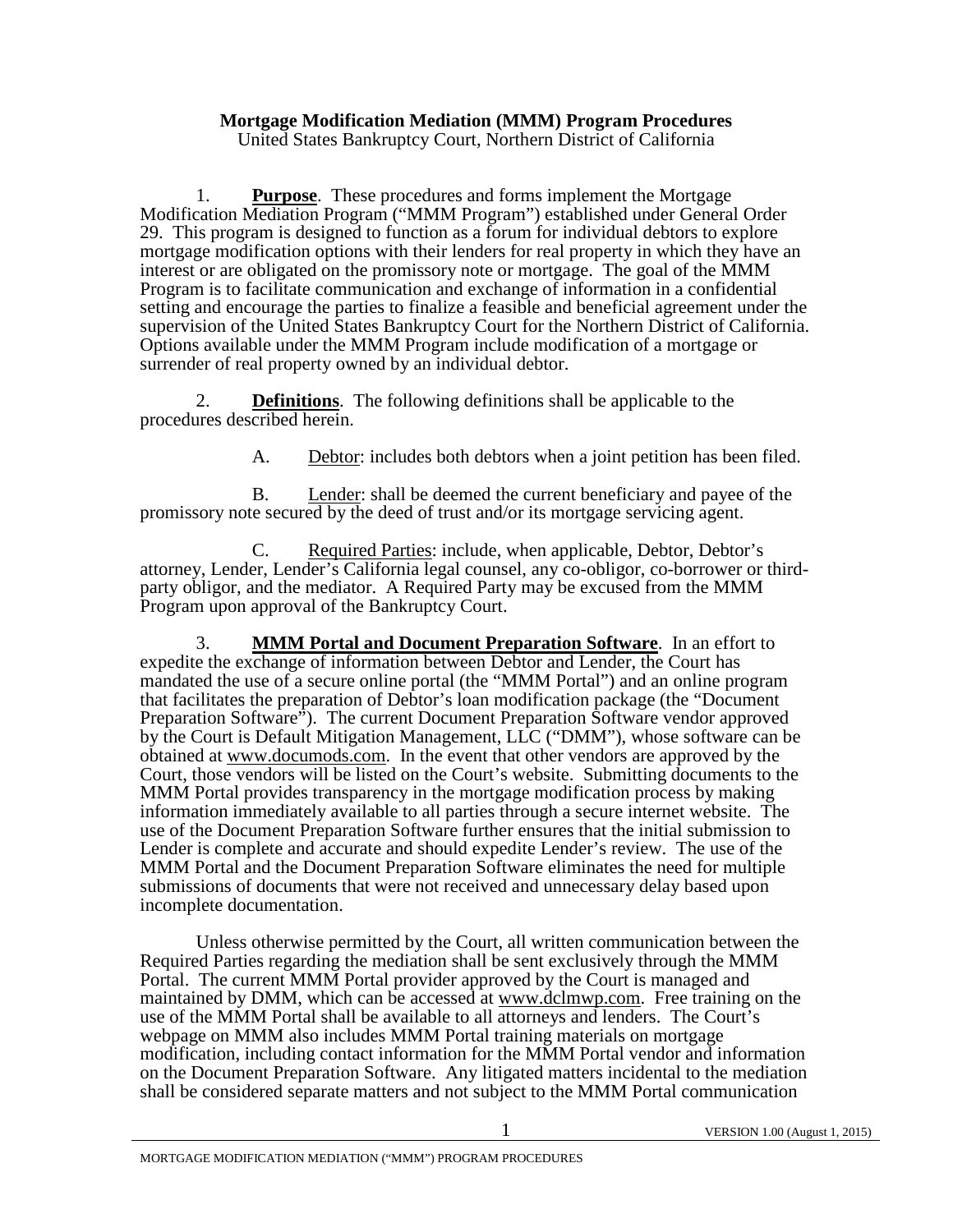requirement. For example, a motion to compel mediation or motions related to discovery shall be filed in the main bankruptcy case and not through the MMM Portal.

 4. **Debtors Eligible to Participate**. To be eligible to participate in the MMM Program, Debtor must:

 A. Be an individual; B. With a case currently pending under Title 11, Chapter 13, of the United States Code in the Oakland, San Francisco, Santa Rosa or San Jose Divisions; C. Use the Northern District of California Model Chapter 13 Plan

adopted on August 1, 2013;<br>D. Set as

Set aside the applicable Document Preparation Software fee (\$40.00), the applicable MMM Portal submission fee (\$40.00), and one-half (1/2) of the mediator's fee (\$300.00); and

 E. Determine that mortgage modification is feasible such that Debtor has sufficient monthly disposable income to make a Chapter 13 Plan payment that includes a modified mortgage payment (typically required to be) at least thirty one percent (31%) of Debtor's gross monthly income (exclusive of applicable Trustee's fees) or such other amount designated by Lender for the real property subject to the MMM Program.

 5. **Request for Referral to MMM**. Either Debtor or Lender may seek referral to the MMM Program.

# A. By Debtor.

 (i) Complete Document Preparation Software. Prior to filing a Motion For Referral to Mortgage Modification Mediation Program (Form ND-MMM- 100), Debtor shall complete the Document Preparation Software and pay the nonrefundable fee directly to the Document Preparation Software approved vendor. Debtor's initial loan modification forms shall be completed using the court-approved Document Preparation Software and be ready for signature and submission. This includes collecting Debtor's required supporting documentation in order to submit Debtor's initial package ("Debtor's Prepared Package") to Lender for review through the MMM Portal.

 (ii) Filing the Motion. Upon completion of Debtor's Prepared Package, any eligible Debtor may seek entry of an order for referral to the MMM Program by filing a Motion For Referral to Mortgage Modification Mediation Program (Form ND-MMM-100), which shall identify the proposed mediator selected by Debtor. The requirements of B.L.R. 9013-1(b)(3) and B.L.R. 9013-1(d) are not applicable.

(iii) Entry of Order of Referral. Debtor shall lodge with the Court an Order Granting Motion for Referral to Mortgage Modification Mediation Program (Form ND-MMM-103) immediately after filing the motion for referral to the MMM Program, and the Court shall enter an order granting the motion on an *ex parte* basis.

 (iv) Notice Requirements. Any Debtor seeking entry of an order referring a case to the MMM Program with the consent of Lender may seek entry of such order on an *ex parte* basis and is not required to file and serve a notice and opportunity for hearing pursuant to B.L.R.  $9014-1(b)(3)$ , provided that Debtor has filed a Notice of Lender's Consent to Attend and Participate in Mortgage Modification Mediation Program (Form ND-MMM-101) simultaneously with the motion.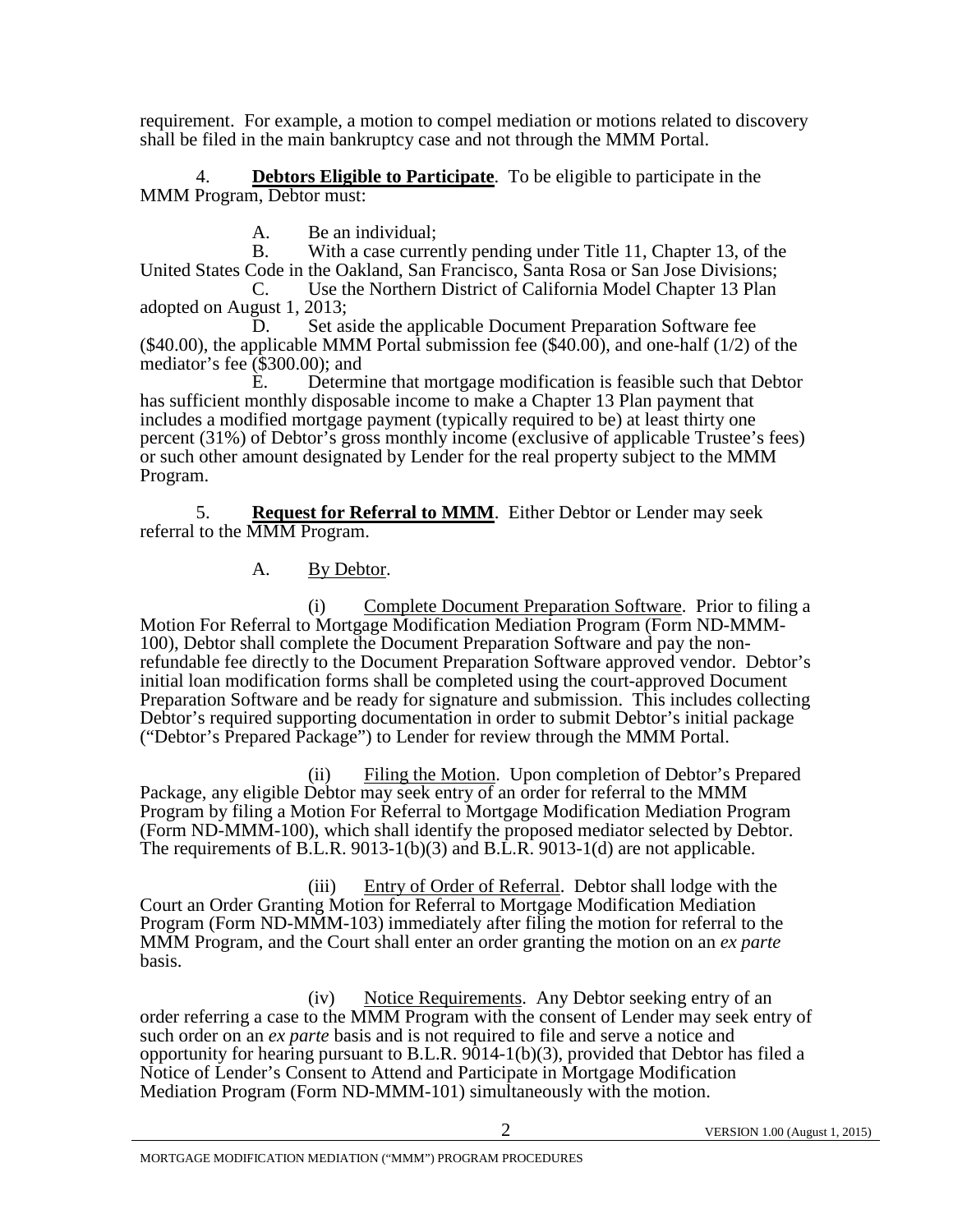Any Debtor seeking entry of an order referring a case to the MMM Program without the express written consent of Lender may seek entry of such order on an *ex parte* basis and is not required to file and serve a notice and opportunity for hearing pursuant to B.L.R. 9014-1(b)(3), provided that Debtor provides Lender fourteen  $(14)$ days notice of the right to seek reconsideration by filing and serving Notice of Entry of Order Granting Motion for Referral to Mortgage Modification Mediation Program (Form ND-MMM-104) promptly after entry of an order referring a case to the MMM Program.

 (v) Service. If Lender has not provided Debtor with written consent to entry of an order referring a case to the MMM Program, then Debtor shall serve the notice of entry of order referring case to the MMM Program (Form ND-MMM-104), a copy of the order referring the case to the MMM Program (Form ND-MMM-103) as **Exhibit A**, a copy of these procedures as **Exhibit B**, and a copy of the Objection to Selection of Mortgage Modification Mediation Program Mediator (Form ND-MMM-105) as **Exhibit C**, on the Required Parties and the Chapter 13 Trustee. Service shall be governed by Federal Rule of Bankruptcy Procedure 9014(b).

If Lender has provided Debtor with written consent to entry of an order referring a case to the MMM Program, then Debtor shall serve only a copy of the order referring case to the MMM Program (Form ND-MMM-103) on the Required Parties and the Chapter 13 Trustee.

B. By Lender.

 (i) Filing the Motion. Any Lender may seek entry of an order of referral to the MMM Program by filing a motion that substantially conforms to the local Mortgage Modification Mediation Forms. In the Motion, Lender shall identify the proposed mediator for the case. Lender may, but is not required, to comply with the requirements of B.L.R. 9013-1(b)(3) or B.L.R. 9013-1(d).

 (ii) Notice Requirements. Lender shall file and serve a notice and opportunity for hearing pursuant to  $\overline{B.L.R. 9014-1(b)(3)}$  along with a copy of the current MMM Procedures, and may not seek entry of such order on an *ex parte* basis. If any party files timely opposition to the motion, then the procedures set forth in B.L.R.  $9014-1(b)(3)(A)(a)$ -(b) shall govern setting the matter for hearing before the Court.

 (iii) Service. Lender shall serve the motion and the notice and opportunity for hearing on Debtor, Debtor's bankruptcy counsel (if any), and the Chapter 13 Trustee. Service shall be governed by Federal Rule of Bankruptcy Procedure 9014(b).

 (iv) Entry of Order of Referral. If there is no timely opposition, Lender shall file a request for entry of default and lodge a proposed order (that substantially conforms to Form ND-MMM-103) pursuant to the procedures set forth in B.L.R. 9014-1(b)(4). If there is timely opposition to the motion, then the Court will resolve the matter at the hearing and issue an appropriate order.

6. **Selection of Mediator**. The moving party shall propose a mediator in the motion seeking referral of the case to the MMM Program, and if the moving party fails to propose a mediator in the motion, the Clerk of the Court shall randomly assign a mediator for the case from the Register of Mediators. If the non-moving party does not consent to the proposed mediator, then within fourteen (14) days after service of the notice of entry of order referring case to the MMM Program, the non-moving party shall file and serve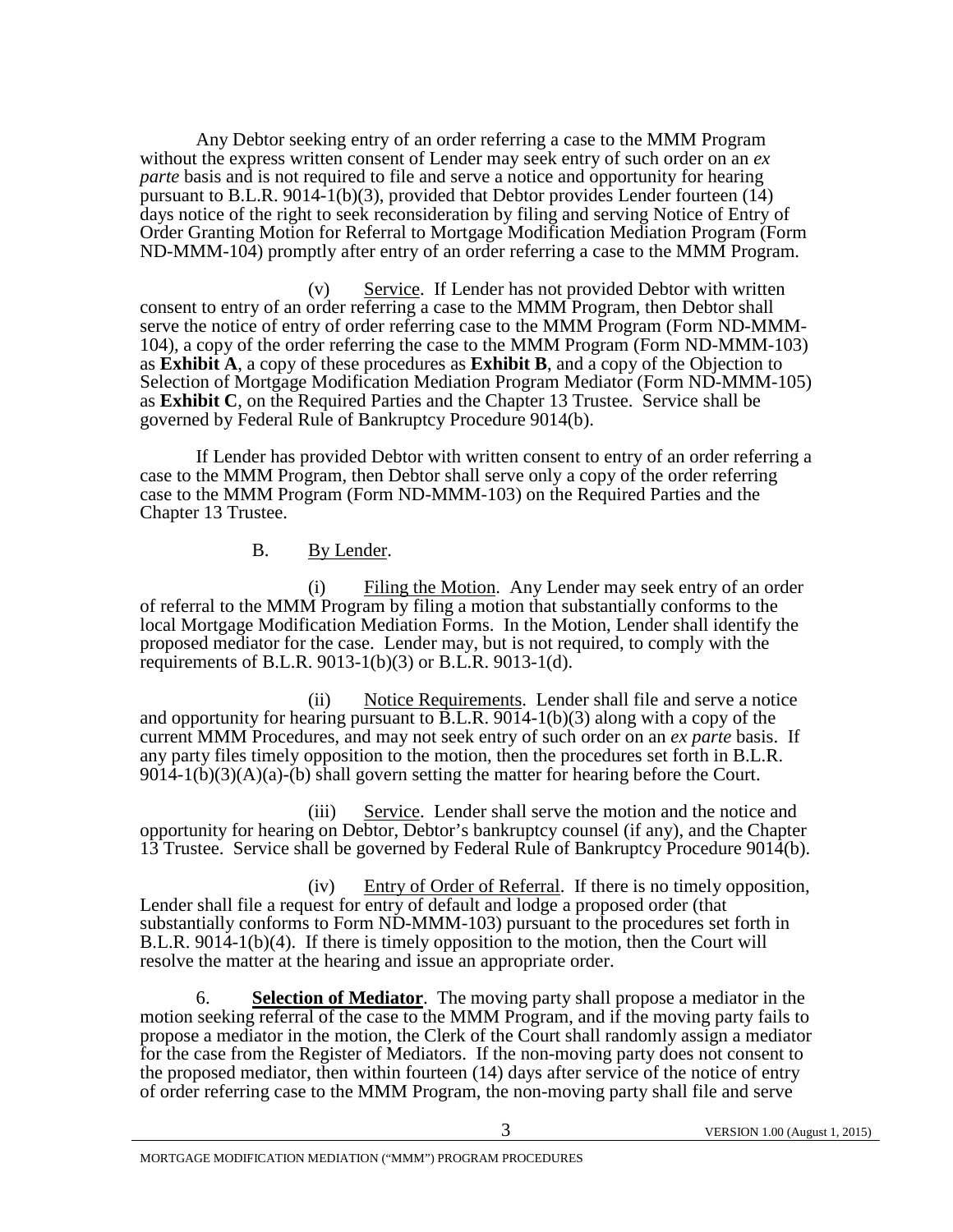an Objection to Selection of Mortgage Modification Mediation Program Mediator (Form ND-MMM-105), and the Clerk of the Court shall randomly select a different mediator for the case from the Register of Mediators.

 7. **Additional Parties.** Any co-obligor, co-borrower, or other third party obligated on the note or mortgage may participate in the MMM Program. Debtor shall file the Notice of Third-Party Consent to Attend and Participate in Mortgage Modification Mediation Program (Form ND-MMM-102) for each co-obligor, coborrower, or other third party obligated on the note or mortgage that elects to participate in the MMM Program.

 8. **Order Of Referral to Mortgage Modification Mediation**. Upon entry of the order referring a case to the MMM Program, the moving party shall serve a copy of the order on the Required Parties, including the designated mediator (once determined), and file a certificate of service indicating the parties that were served with the order.

 A. Debtor Requirements. Within seven (7) days after entry of an order referring the case to the MMM Program or Lender's registration on the MMM Portal, which ever occurs later, Debtor shall upload to the MMM Portal: (i) Debtor's Prepared Package; (ii) a copy of the order referring the case to the MMM Program; and (iii) all additional documents and information specified by Lender on the MMM Portal (collectively, these documents and information shall be referred as the "Completed Package"). Debtor shall also designate the selected mediator on the MMM Portal and pay the following non-refundable fees: (i) the MMM Portal submission fee (\$40.00) directly to the MMM Portal vendor; and (ii) one-half  $(1/2)$  of the applicable mediator fee (\$300.00) directly to the mediator.

 Debtor and Debtor's attorney (if applicable) shall act in good faith throughout the entirety of the MMM Program, including but not limited to, promptly responding to all inquires and requests for additional documentation made by Lender through the MMM Portal. If Debtor fails to comply timely and fully with the requirements set forth in Section 8(A), the Court may issue appropriate sanctions, including vacating the order referring the case to the MMM Program, on motion filed by Lender.

B. Lender Requirements. Within fourteen (14) days after entry of an order referring the case to the MMM Program, Lender and Lender's California counsel (if any) shall register on the MMM Portal (if not already registered). As part of the registration process for the MMM Portal, Lender shall provide to the MMM Portal vendor all applicable initial mortgage modification requirements ("Lender's Initial Package"), which will be posted on the MMM Portal by the MMM Portal vendor. Lender's Initial Package shall specify the forms and documentation necessary for Lender to initiate a review of Debtor's request for mortgage modification options. [Registration on the MMM Portal is a one-time event, and once Lender is registered on the MMM Portal, Lender will not have to re-register for each subsequent matter.]

 Within seven (7) days after Debtor submits the Completed Package, Lender shall on the MMM Portal: (i) acknowledge receipt of the Completed Package; and (ii) designate its single point of contact and outside legal counsel (if any). The designated single point of contact and outside legal counsel (if any) shall have all requisite authority (within the investor's guidelines) to settle any and all issues that may arise during the MMM Conferences. Lender shall also pay one-half  $(1/2)$  of the applicable nonrefundable mediator's fee (\$300.00) directly to the mediator.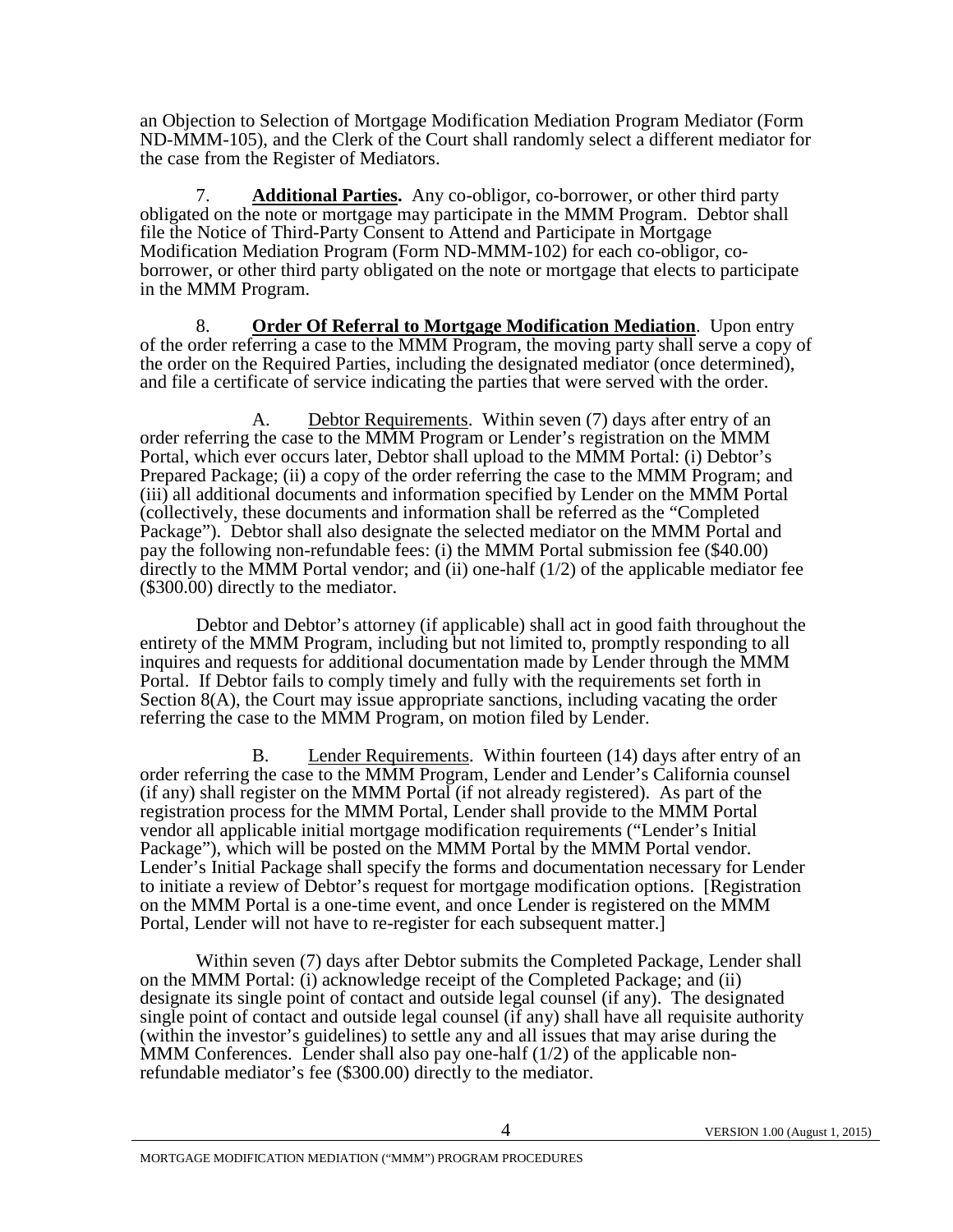Lender and Lender's attorney (if applicable) shall act in good faith throughout the entirety of the MMM Program, including but not limited to, promptly responding to all inquiries made by Debtor through the MMM Portal.

 In the event that Lender transfers a loan subject to the MMM Program, Lender shall promptly provide a copy of the order referring the case to the MMM Program to the new holder of the loan (the "Successor Lender"), and the Successor Lender shall be obligated to comply with all terms of the order. Further, either Debtor or Lender shall transfer the submission on the MMM Portal to the Successor Lender.

 C. Mediator Requirements. Within seven (7) days after Debtor has complied with the requirements set forth in Section 8(A) above, the mediator shall log into the MMM Portal to facilitate the exchange of information between Debtor and Lender in an effort to perfect the documentation needed for Lender to complete an analysis of Debtor's mortgage modification options.

No later than seven (7) days after the mediator determines that Lender has received and reviewed all of the required information transmitted through the MMM Portal, the mediator shall schedule the initial MMM Conference. In the event that the mediator cannot determine whether Lender has received and reviewed all the required information, the mediator shall schedule the initial MMM conference within ninety (90) days after entry of the order referring the case to the MMM Program. The initial MMM Conference shall not exceed one (1) hour. The mediator shall report the scheduling of any and all MMM Conferences through the MMM Portal.

## 9. **Mortgage Modification Mediation Conferences**.

 A. Attendance at MMM Conferences. Except as otherwise provided in this section, the Required Parties shall attend all MMM Conferences and be authorized to settle all matters requested in the motion seeking referral to the MMM Program.

 (i) Debtor. If Debtor is represented by an attorney, then Debtor, Debtor's attorney, and any co-obligor, co-borrower, or other third party obligated on the note or mortgage, may participate in the MMM Conference by telephone provided that they are physically present with Debtor's attorney and present identification to Debtor's attorney during all MMM Conferences. If Debtor is not represented by an attorney, Debtor and any co-obligor, co-borrower, or other third party obligated on the note or mortgage, shall be physically present with the mediator at the mediator's selected location and present identification to the mediator during all MMM Conference. **Debtor shall provide a foreign language interpreter (if necessary) at Debtor's own expense.**

 (ii) Lender. Lender's designated representative and Lender's attorney may appear telephonically at all MMM Conferences.

 (iii) Florida Mediator. If a Florida mediator is selected to conduct the MMM Conference, the Required Parties may appear telephonically. The Florida mediator shall initiate the conference call.

 (iv) Public Entity. If a party to the mediation is a public entity, that party shall appear at the MMM Conference by the physical presence of a representative with full authority to negotiate on behalf of the entity and to recommend settlement to the appropriate decision-making body of the entity. The representative may appear telephonically at all MMM Conferences.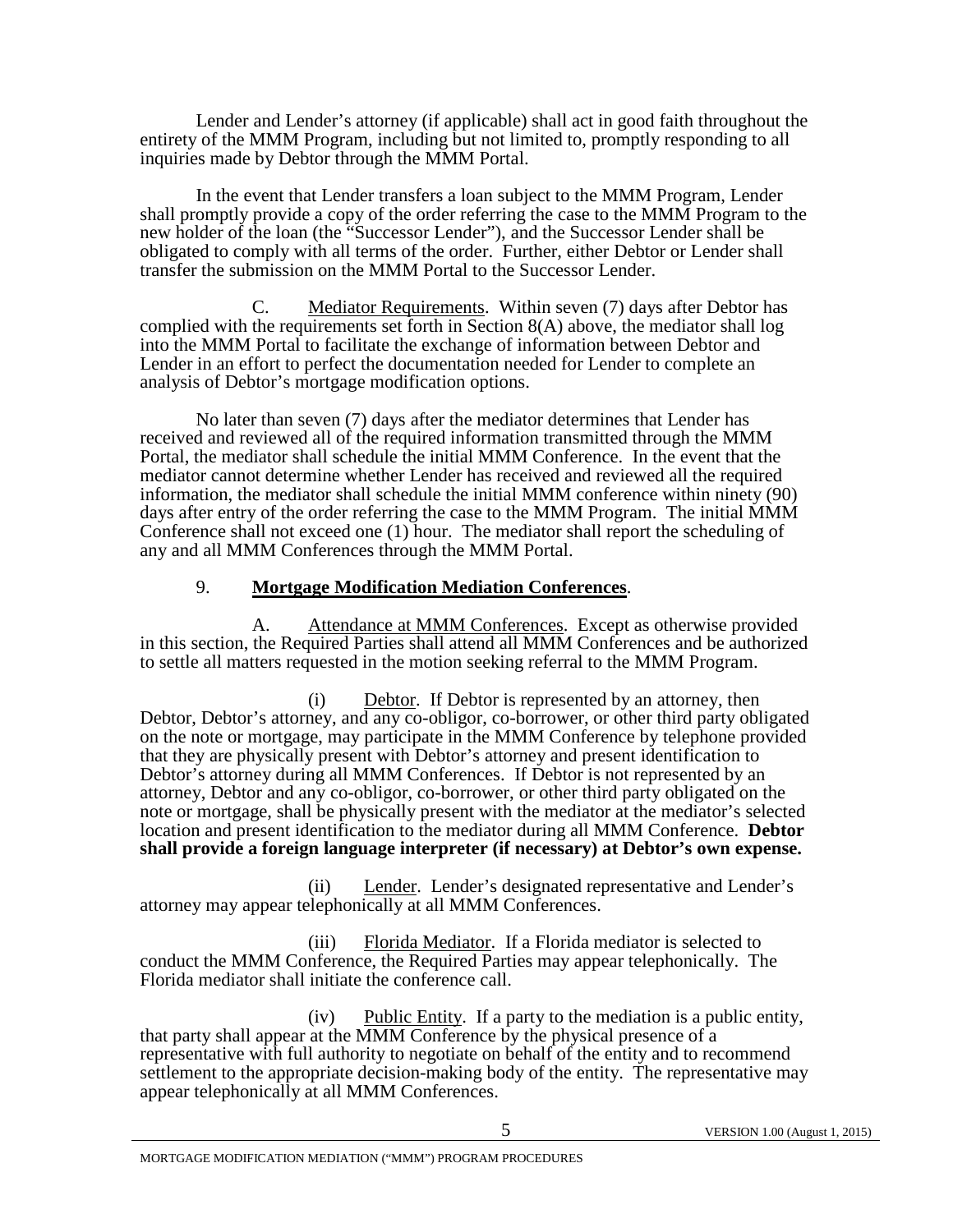B. MMM Conferences. The initial MMM Conference shall not exceed one (1) hour in duration. In the event that the parties are unable to reach an agreement, the mediator shall schedule a second and final MMM Conference that shall be held no later than thirty (30) days after the conclusion of the initial MMM Conference. The final MMM Conference shall also not exceed one (1) hour in duration. If necessary, and upon written stipulation of the parties, the mediator may continue the MMM Conference beyond the two (2) one-hour conferences. The entire MMM Program shall be completed no later than one hundred and fifty (150) days after entry of the order referring the case to the MMM Program, without written stipulation of the parties or order of the Court extending this deadline.

 C. Settlement Agreement. All parties attending the MMM Conference shall be ready, willing, and able to sign a binding settlement agreement at the MMM Conference. Further, at all MMM Conferences, all parties shall have the ability to scan and send and receive documents by email, facsimile, or other electronic means, as necessary to enter into a binding settlement agreement.

 D. Confidential Communications. All communications and information exchanged during the MMM Program shall be privileged and confidential and shall be inadmissible in any subsequent proceeding as provided for by Federal Rule of Evidence 408, except in such circumstances when a party fails to participate in good faith in the MMM Program or the MMM Program Procedures or in subsequent mediation negotiations in this case or any State of California Foreclosure Mediation Program.

 The Chapter 13 Trustee shall have complete access to the MMM Portal, but shall not be able to read the contents of any documentation, correspondence, or other confidential information exchanged by the parties.

## 10. **Post Mortgage Modification Mediation Conference Procedures**.

A. Mediator Reporting Requirements. Within seven (7) days after the conclusion of the final MMM Conference, the mediator shall report the results of the mediation on the MMM Portal. Within seven (7) days after submission of the report on the MMM Portal, the mediator shall file with the Court the Final Report of Mortgage Modification Mediation Program Mediator (Form ND-MMM-201) along with the Final Report generated by the MMM Portal.

 B. Trial Loan Modification Agreement. If the parties reach a trial loan modification agreement, but not a final loan modification agreement, then within fourteen (14) days after the parties reach such agreement, Debtor shall file a Motion to Approve Trial Loan Modification Agreement and Authorizing Trustee to Make Distributions Prior to Confirmation to Lender (Form ND-MMM-106) and lodge with the Court an Order Granting Motion to Approve Trial Loan Modification Agreement and MMM-107) approved as to form and content by Lender. The Court shall grant such relief on an *ex parte* basis. Once entered by the Court, Debtor shall serve a copy of the Order Granting Motion to Approve Trial Loan Modification Agreement and Authorizing Trustee to Make Distributions Prior to Confirmation to Lender (Form ND-MMM-107) on the Chapter 13 Trustee and file a certificate of service indicating that the Chapter 13 Trustee was served with a copy of the order.

C. Final Loan Modification Agreement. If the parties reach a final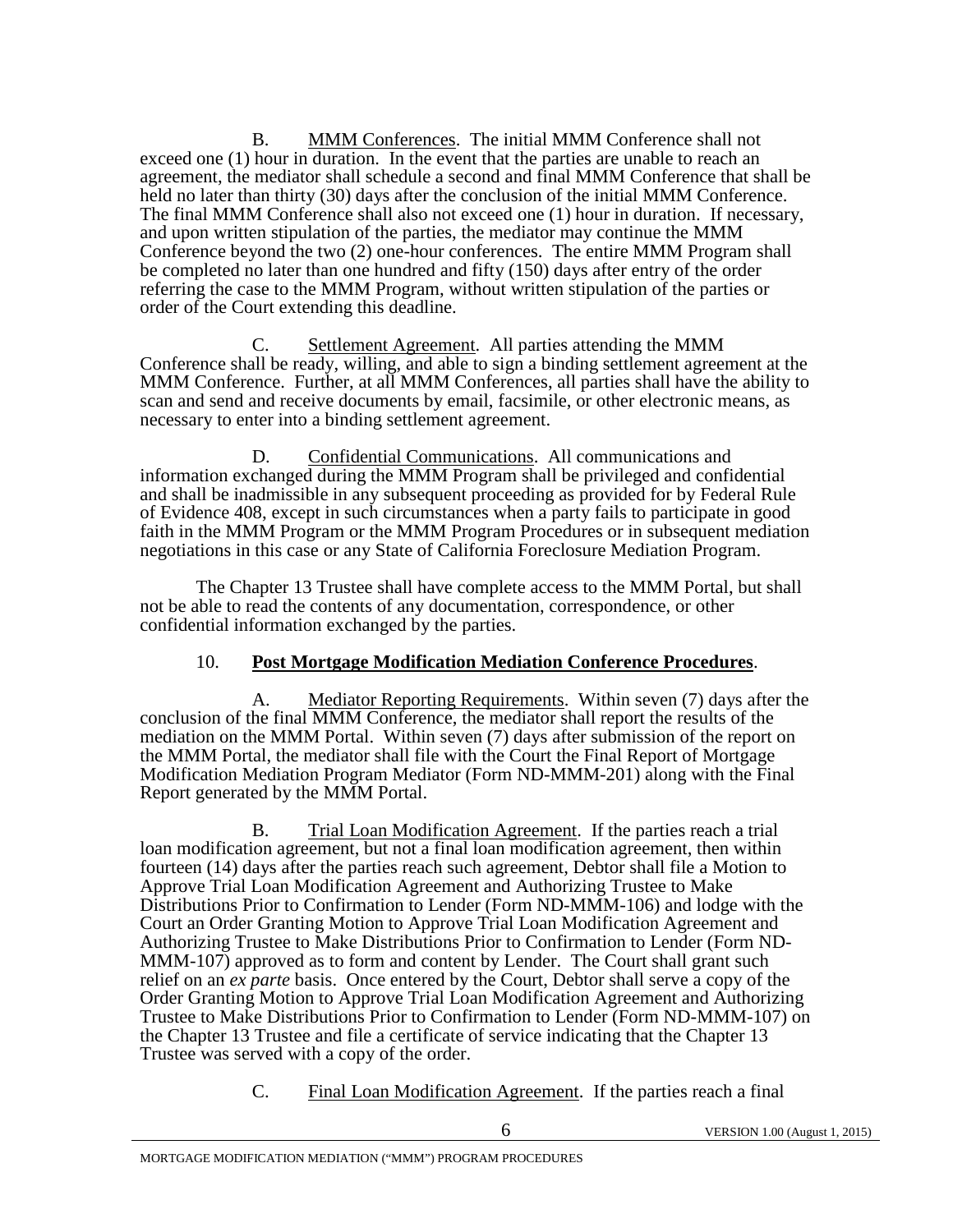loan modification agreement, then within fourteen (14) days after the parties reach such agreement, Debtor shall file a Motion to Approve Loan Modification Agreement After Completion of Mortgage Modification Mediation Program (Form ND-MMM-108) and lodge with the Court an Order Granting Motion to Approve Loan Modification<br>Agreement After Completion of Mortgage Modification Mediation Program (Form ND-MMM-109). The Court shall grant such relief on an *ex parte* basis. Once entered by the Court, Debtor shall serve a copy of the Order Granting Motion to Approve Loan Modification Agreement After Completion of Mortgage Modification Mediation Program (Form ND-MMM-109) on the Chapter 13 Trustee and file a certificate of service indicating that the Chapter 13 Trustee was served with a copy of the order.

### 11. **Chapter 13 Procedures**.

 A. Referral to MMM Prior to Confirmation. If a case has been referred to the MMM Program and Debtor requires Trustee to make distributions to Lender prior to confirmation, then Debtor shall file and serve an amended Chapter 13 plan that incorporates the Required Chapter 13 Plan Language set forth in Section  $11(C)$ below in conjunction with either a Motion to Approve Trial Loan Modification Agreement and Authorizing Trustee to Make Distributions Prior to Confirmation to Lender (Form ND-MMM-106) or a Motion to Approve Loan Modification Agreement After Completion of Mortgage Modification Mediation Program (Form ND-MMM-108), unless Debtor has previously filed a Chapter 13 plan that incorporates such language.

The Court will not confirm a plan that has been referred to the MMM Program until after the mediator has filed a Final Report of Mortgage Modification Mediation Program Mediator (Form ND-MMM-201), and if a final loan modification agreement is reached, the Court has entered an Order Granting Motion to Approve Loan Modification Agreement After Completion of Mortgage Modification Mediation Program (Form ND- MMM-109).

B. Referral to MMM After Confirmation. If Debtor seeks referral to the MMM Program after confirmation, then Debtor shall file and serve a Motion to Modify Chapter 13 Plan along with a proposed modified plan that incorporates the Required Chapter 13 Plan Language set forth in Section  $11(C)$  below in conjunction with the Motion for Referral to Mortgage Modification Mediation Program (Form ND-MMM- 100).

 C. Required Chapter 13 Plan Language. The following language shall be included in Section 5 (Additional Provisions) of Debtor's Chapter 13 plan:

**5.01. Mortgage Mediation Modification. Section 2.08 above shall not be applicable and is hereby deleted in its entirety. Debtor has or upon filing of the petition will seek entry into the Mortgage Modification Mediation Program (the "MMM Program") established under General Order 29 with respect to the following secured creditor(s) and property:**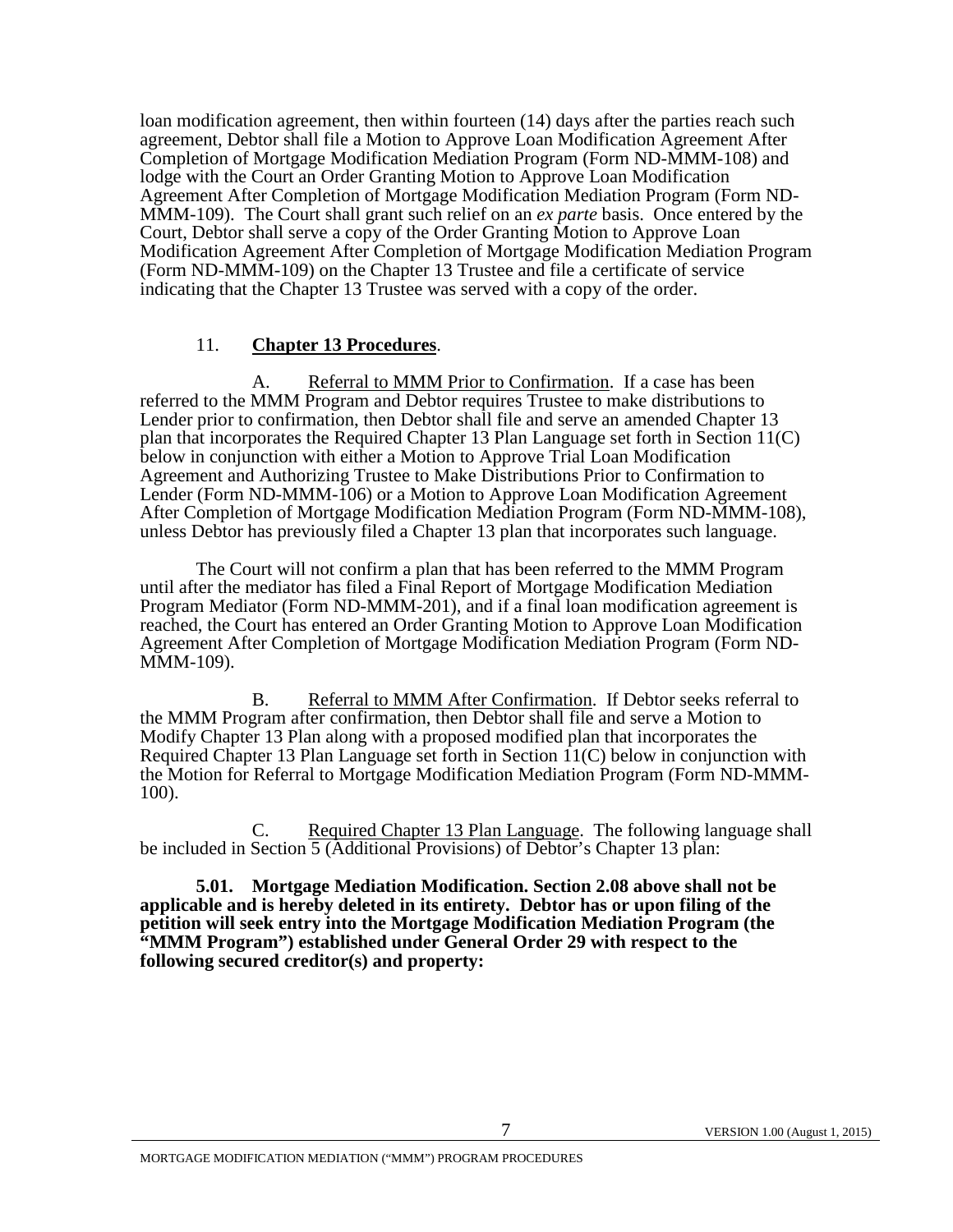| <b>Class 5 Creditor's Name/Collateral Description</b> | <b>Monthly Modification Installment</b><br>(Includes principal, interest, and<br>escrow amounts for property<br>taxes and insurance) | <b>Payment Start Date</b><br>(Start date will be a<br>specific month during<br>the plan) |
|-------------------------------------------------------|--------------------------------------------------------------------------------------------------------------------------------------|------------------------------------------------------------------------------------------|
|                                                       |                                                                                                                                      |                                                                                          |
|                                                       |                                                                                                                                      |                                                                                          |
| 3.                                                    |                                                                                                                                      |                                                                                          |

**a. The plan payment set forth in Section 1.01 above, includes the anticipated monthly installment payment that will be achieved during the MMM Program, which is typically required to be at least thirty one percent (31%) of Debtor's gross monthly income (exclusive of applicable Trustee's fees) or such other amount designated by the secured creditor for the real property subject to the MMM Program.** 

**b. Trustee shall retain each Estimated Monthly Payment set forth above until entry of an order by the Court authorizing such distributions.**

**c. Timely payments received by Trustee pursuant to this paragraph shall be deemed as timely payments made pursuant to any trial loan modification agreement or final loan modification agreement approved by the Court under the MMM Program.**

**d. Entry of an order confirming the plan shall suspend and revoke any remaining obligations of Trustee to make disbursements pursuant to Paragraph (5) of an Order Granting Motion to Approve Trial Loan Modification Agreement and Authorizing Trustee to Make Distributions Prior to Confirmation (Form ND-MMM-107) or Paragraph (5) of an Order Granting Motion to Approve Loan Modification Agreement After Completion of Mortgage Modification Mediation Program (Form ND-MMM-109) in this case.**

**e. In the event Debtor is unable to reach a final loan modification agreement, Debtor shall, within 14 days after the mediator files a Final Report of Mortgage Modification Mediation Program Mediator (Form ND-MMM-201), file an amended plan providing for appropriate treatment of pre-petition and postpetition arrears or surrender of the property specified in Class 5.**

**f. If Debtor fails to file timely an amended plan, Debtor shall be deemed to be in material default under this plan and the remedies described in Section 4.02 shall be available to Trustee or Creditor.**

### 12. **Effect of Mediation**.

 A. Automatic Stay. The automatic stay as provided for under 11 U.S.C. § 362(a) shall be modified to the extent necessary to facilitate the MMM Program. After entry of the order referring the case to the MMM Program, all pending motions for relief from the automatic stay with respect to real property subject to the MMM Program shall be continued or dropped from calendar until after such time that the MMM Program has concluded. Further, the pendency of the MMM Program shall constitute good cause and compelling circumstances under 11 U.S.C. § 362(e) to delay the entry of any final decision on a pending motion for relief from stay with respect to real property subject to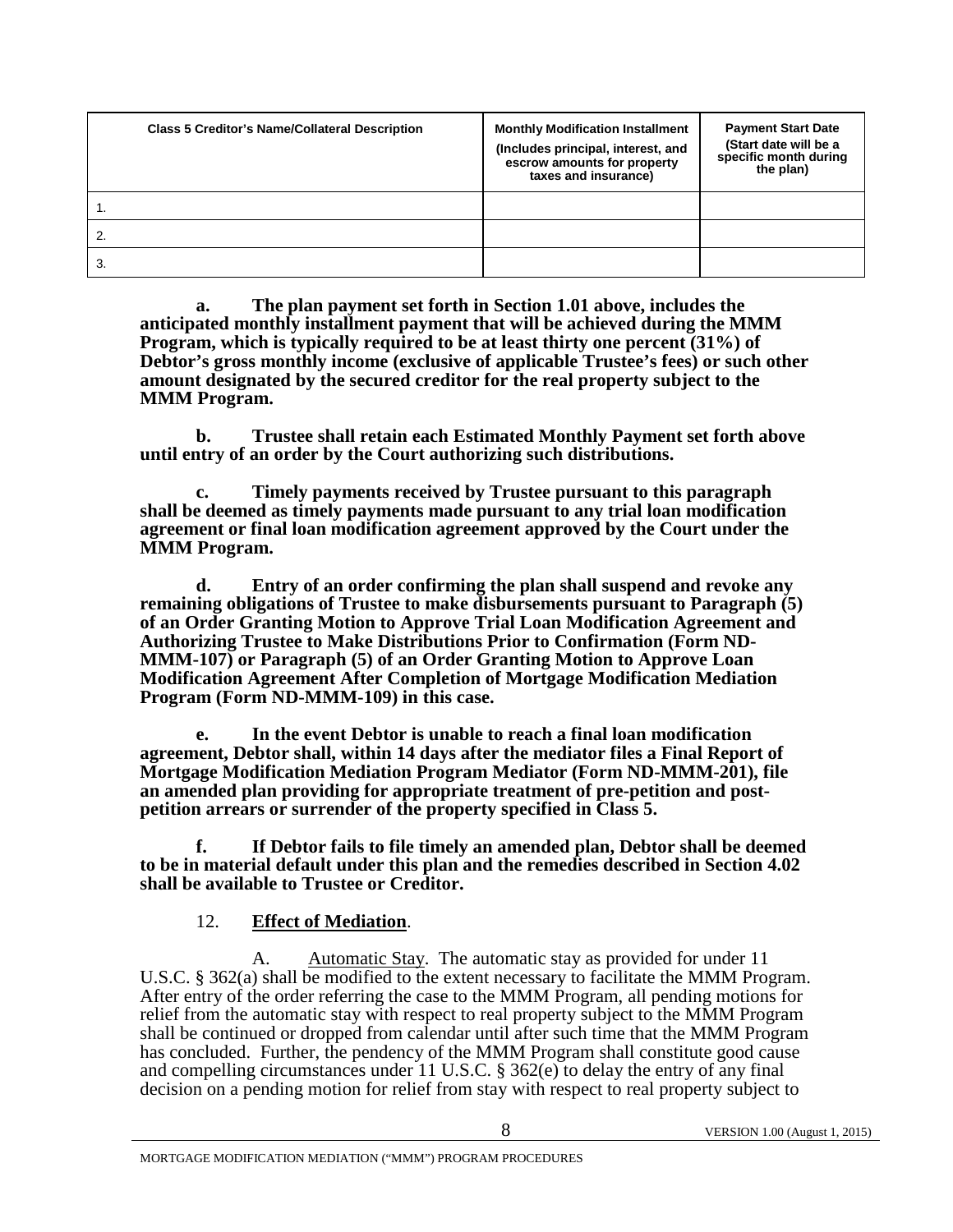#### the MMM Program.

During the pendency of the MMM Program, no motion for relief from stay shall be filed on an *ex parte* basis with respect to real property subject to the MMM Program. Further, any lender seeking relief from the automatic stay prior to the conclusion of the MMM Program shall, in the motion, set forth the reasons why relief is appropriate prior to the conclusion of the MMM Program.

 B. No Delay. The referral of a case to the MMM Program does not relieve the parties from complying with any other court orders or applicable provisions of the United States Bankruptcy Code, the Federal Rules of Bankruptcy Procedure, General Orders or the Bankruptcy Local Rules. Notwithstanding a matter being referred to the MMM Program, the bankruptcy case shall not be stayed or delayed without further order of the Court.

 C. Mortgage Payments. Any debtor participating in the MMM Program shall be required to pay all post-petition installment payments to Lender through the Chapter 13 Trustee including, but not limited to, on-going mortgage payments, trial modification payments, final modification payments, and any arrearages.

 D. Closing. If Debtor's bankruptcy case is otherwise in a posture for administrative closing, the case shall remain open during the pendency of the MMM Program, unless otherwise ordered by the Court.

### 13. **Mediator Procedures**.

A. Registration of Mediators. The Clerk of the Court shall establish and maintain a register of qualified individuals who have registered to serve as mediators for the MMM Program and have been approved by the Court (the "Register of Mediators"). Applicants who meet the minimum qualifications and have been approved by the Court shall be registered on the Register of Mediators for a duration of three (3) years, and may reapply thereafter. Mediators must also register directly on the MMM Portal so that Debtor may designate the mediator and provide access to Debtor's submissions in the MMM Portal. Any mediator whom is not listed on the Register of Mediators will not be approved for access on the MMM Portal.

B. Minimum Qualification. In order to be eligible for consideration as a mediator in the MMM Program, the mediator shall complete the Verification of Qualification to Act as Mediator in Mortgage Modification Mediation Program (Form ND-MMM-200) and file such verification with the Clerk of the Court. The minimum qualifications to become an eligible mediator include:

 (i) An active and licensed member of the State Bar of California and admitted to practice law in a state court or federal court within California for at least the past five (5) years;

 (ii) A retired California state court or federal court judge; or (iii) An active and licensed member of the State Bar of Florida and an approved member on the Register of Mediators with the Clerk of the Court for the United States Bankruptcy Court, District of Florida (all divisions) accepting MMM Assignments (limited to one (1) year commencing August 1, 2015).

 C. Removal From Register of Mediators. The Clerk of the Court shall promptly remove a mediator from the Register of Mediators at the mediator's request.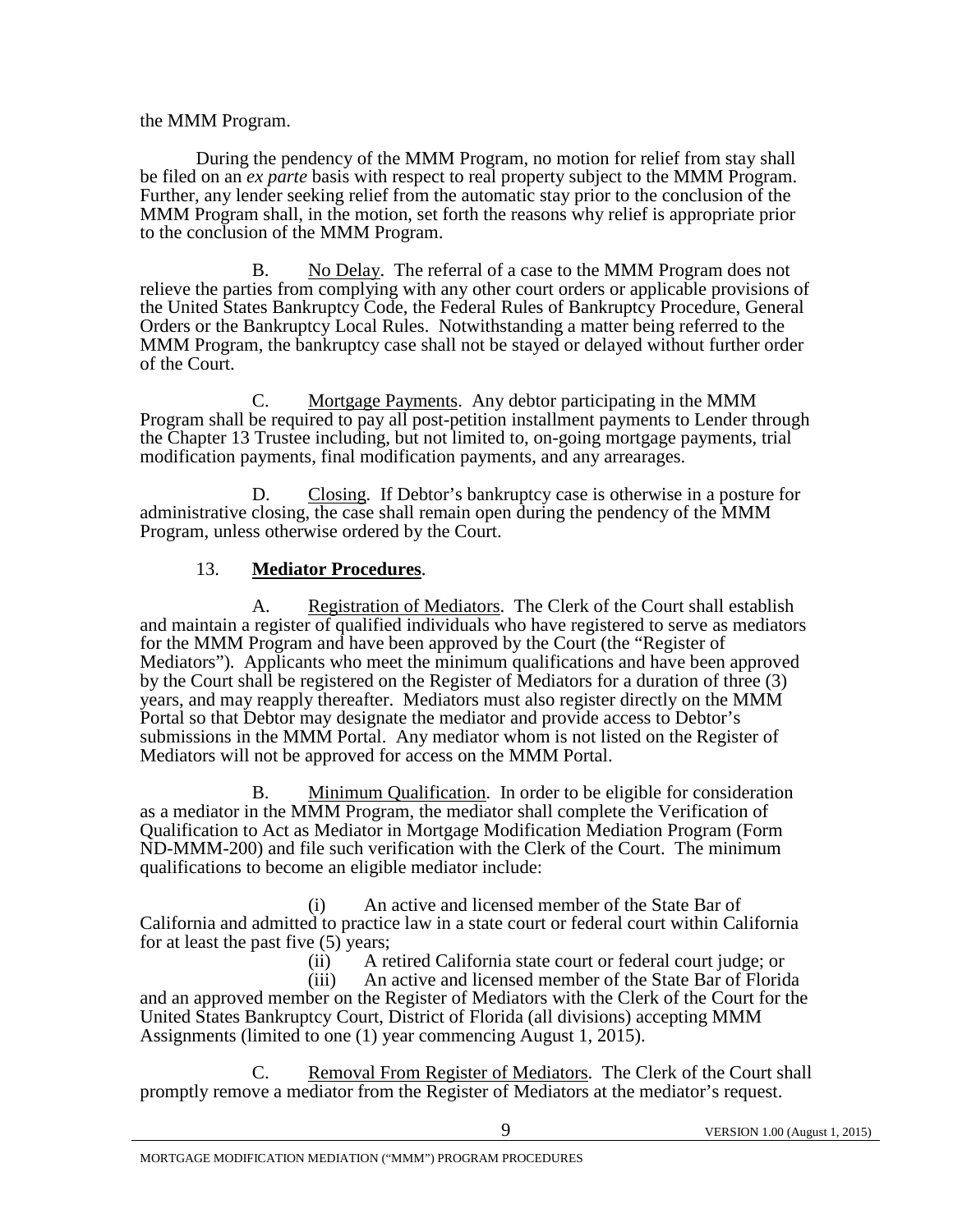Any mediator voluntarily removed from the Register of Mediators may later reapply by filing a Verification of Qualification to Act as Mediator in Mortgage Modification Mediation Program (Form ND-MMM-200). The Court may remove a mediator in its discretion for cause shown.

 D. Standard of Professional Conduct. Any mediator appointed pursuant to these procedures shall be subject to the Model Standards of Conduct for Mediators as revised and adopted in 2005 by the American Arbitration Association, American Bar Association, and Association of Conflict Resolution (available online at: http://www.americanbar.org/content/dam/aba/migrated/2011\_build/dispute\_resolution/m odel\_standards\_conduct\_april2007.authcheckdam.pdf). Mediators shall have judicial immunity in the same manner and to the same extent as a judge.

 E. Mediator's Compensation. Mediators shall be compensated at the rate of \$600.00, or at such rate as may be agreed to in writing by the parties and the mediator selected by the parties. The cost of the mediator's services shall be split equally by the parties to the MMM Conferences, unless otherwise agreed by the parties.

The fee paid to the mediator include the following service: assistance in determining that all documents and information is properly uploaded to the MMM Portal or otherwise exchanged between Debtor and Lender; scheduling the MMM Conferences; participation in a maximum of two (2) one-hour MMM Conferences; and filing all necessary reports with the Court. To the extent that the MMM Conferences extend beyond the two (2) one-hour sessions, the cost of the mediator's services shall be split equally by the parties and payment shall be provided to the mediator at least twenty four (24) hours prior to the MMM Conference. If Debtor is not represented by counsel, payment for such additional MMM Conferences shall be made by cashier's check or money order.

 F. Disqualification of Mediator. Any person selected as a mediator may be disqualified for bias or prejudice as provided for in 28 U.S.C. § 144, and shall be disqualified in any action in which the mediator would be required to do so if the mediator was a judge and subject to the standards set forth in 28 U.S.C. § 455.

 G. Mediator Unable to Serve. If a mediator is unable to serve in an assigned case, then after receipt of the order referring case to the MMM Program, the mediator shall promptly file and serve a notice of inability to serve on the Required Parties, and the Clerk of the Court shall randomly select a new mediator from the Register of Mediators without a hearing. In the event that a mediator is replaced, Debtor shall promptly update the MMM Portal to designate the new mediator for the case.

 H. MMM Conferences. Upon consultation with the parties and their attorneys (if any), the mediator shall fix a reasonable time and place for the MMM Conference, except as otherwise agreed by the parties or by order of the Court, and shall give the parties at least seven (7) days advance written notice of the date, time, and place of the MMM Conference. Attendance at the MMM Conference is mandatory, and as specified in Section 9(A) above, telephonic appearances are permissible under certain circumstances. The mediator has sole discretion to determine how the MMM Conference is conducted, and shall determine when the parties are to be present in the conference room together, if at all. No party can be required to participate in a MMM Conference for longer than two (2) hours.

14. **Compensation for Debtor's Counsel**. Attorneys for Debtor shall be